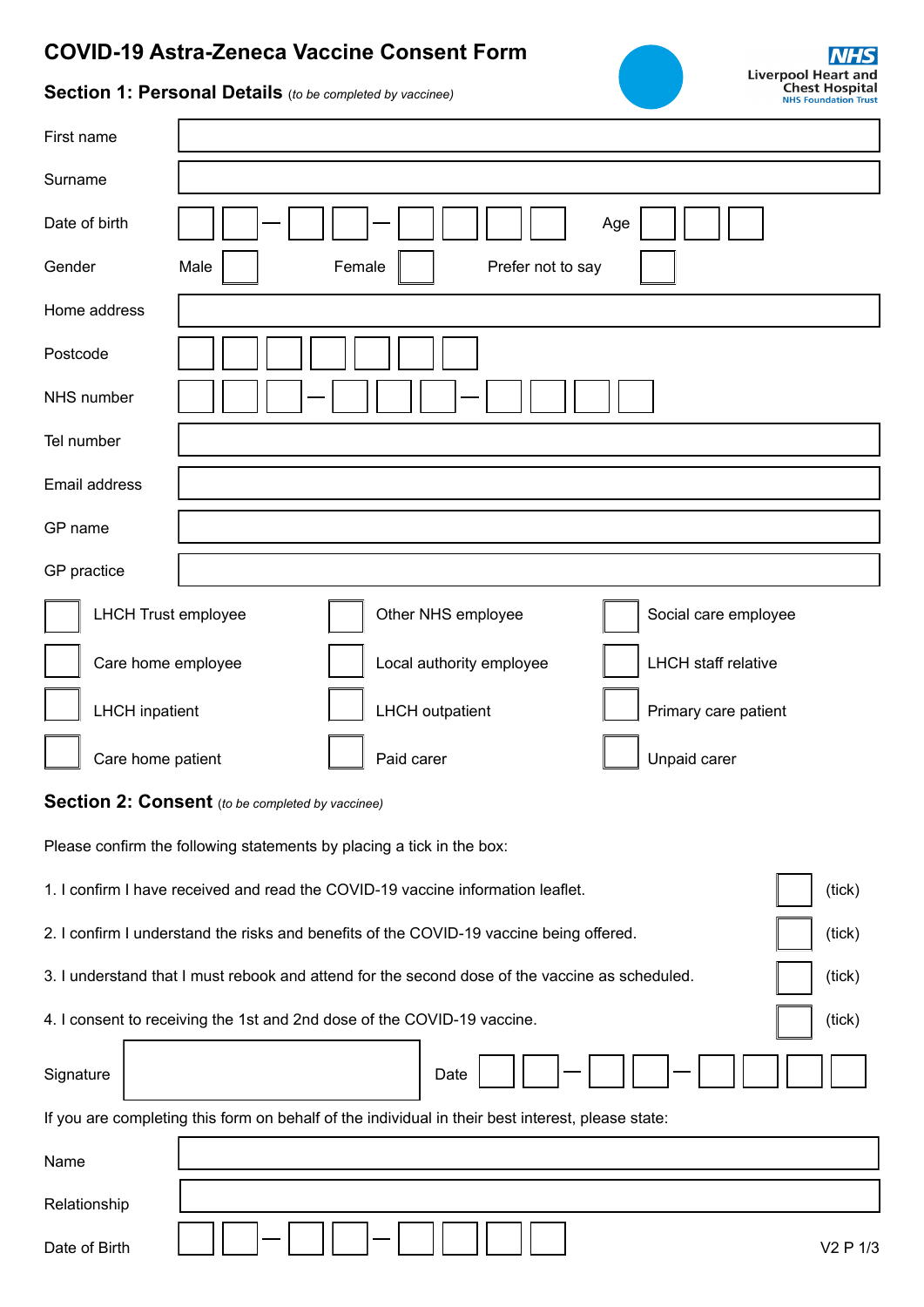| <b>Section 3: Pre-screening Assessment for Astra-Zeneca Vaccine Only</b> (to be completed by vaccinee)<br>Please note: Exclusion does not necessarily mean the vaccine is contraindicated but would be outside protocol.<br>Email vaccine@lhch.nhs.uk to discuss alternative assessment. |           |  |                                                             |  |
|------------------------------------------------------------------------------------------------------------------------------------------------------------------------------------------------------------------------------------------------------------------------------------------|-----------|--|-------------------------------------------------------------|--|
| Are you feeling unwell today?                                                                                                                                                                                                                                                            | No<br>Yes |  | exclude: do not give                                        |  |
| Do you have any COVID-19 symptoms?<br>(i.e. high temperature, a new continuous cough,<br>a loss or change with your sense of smell or taste)                                                                                                                                             | No<br>Yes |  | exclude: advise to self isolate                             |  |
| Previous systemic allergic reaction (including immediate onset<br>anaphylaxsis) to a previous dose of a COVID-19 mRNA vaccine<br>or to any component of the vaccine or residues from the<br>manufacturing process?                                                                       | No<br>Yes |  | exclude: refer to allergist                                 |  |
| Have a history of immediate anaphylaxsis to multiple, different<br>drug classes, with the trigger unidentified (this may indicate<br>polyethylene glycol 'PEG' allergy)?                                                                                                                 | No<br>Yes |  | exclude: refer to allergist                                 |  |
| Have a history of anaphylaxsis to a vaccine, injected antibody<br>preparation or a medicine likely to contain PEG (such as depot<br>steroid injection, laxative)?                                                                                                                        | No<br>Yes |  | exclude: refer to allergist                                 |  |
| Have a history of idiopathic anaphylaxsis?                                                                                                                                                                                                                                               | No<br>Yes |  | exclude: refer to allergist                                 |  |
| Have you had a previous dose of the COVID-19 vaccine?                                                                                                                                                                                                                                    | No<br>Yes |  | do not give within 28-days<br>of 1st dose or 12-weeks after |  |
| If yes, what was the date?                                                                                                                                                                                                                                                               |           |  | 1st dose unless authorised<br>by clinical supervisor        |  |
| What was the brand Astra-Zeneca vaccine?                                                                                                                                                                                                                                                 | No<br>Yes |  | do not give if not Astra-Zeneca                             |  |
| If not Astra-Zeneca please specify                                                                                                                                                                                                                                                       |           |  |                                                             |  |
| Have you already completed a course of COVID-19 vaccination?                                                                                                                                                                                                                             | No<br>Yes |  | exclude: do not give                                        |  |
| Have you participated in a COVID-19 vaccine clinical trial?                                                                                                                                                                                                                              | No<br>Yes |  | refer back to trial investigators                           |  |
| Have you had confirmed COVID-19 infection in last 4-weeks?                                                                                                                                                                                                                               | No<br>Yes |  | written consent required<br>exclude: do not give            |  |
| Have you received any other vaccine in the last 7-days?                                                                                                                                                                                                                                  | No<br>Yes |  | exclude: do not give                                        |  |
| Are you immunosuppressed or taking immunosuppressants?                                                                                                                                                                                                                                   | No<br>Yes |  | counsel for reduced response                                |  |
| Are you about to commence immunosuppressant therapy?                                                                                                                                                                                                                                     | No<br>Yes |  | vaccinator to discuss 2nd dose<br>interval                  |  |
| Are you taking anticoagulants? (Ensure INR not above range)                                                                                                                                                                                                                              | No<br>Yes |  | apply pressure for 2-mins                                   |  |
| Do you have a disorder that makes you prone to bleeding?                                                                                                                                                                                                                                 | No<br>Yes |  | apply pressure for 2-mins                                   |  |
| Are you under 18-years of age?                                                                                                                                                                                                                                                           | No<br>Yes |  | exclude: do not give                                        |  |
| Are you or could you be pregnant?<br>If YES, risk/benefit as per RCOG                                                                                                                                                                                                                    | No<br>Yes |  | See clinical supervisor                                     |  |
| Are you breastfeeding?                                                                                                                                                                                                                                                                   | No<br>Yes |  | read current Gov information                                |  |
| Do you have a BMI over 40?                                                                                                                                                                                                                                                               | No<br>Yes |  | use longer needle                                           |  |
| Previous major thrombosis & low platelets with ANY COVID vaccine?                                                                                                                                                                                                                        | No<br>Yes |  | exclude: do not give                                        |  |
| History of cerebral venous thrombosis/HIT/antiphospholipid syndrome? No<br>review risk/benefit (can give Pfizer)<br><b>Yes</b>                                                                                                                                                           |           |  |                                                             |  |
| If you have answered yes to any of the above please provide further details:                                                                                                                                                                                                             |           |  |                                                             |  |
| Name:                                                                                                                                                                                                                                                                                    |           |  |                                                             |  |
| Date of birth:                                                                                                                                                                                                                                                                           |           |  | V2 P 2/3                                                    |  |